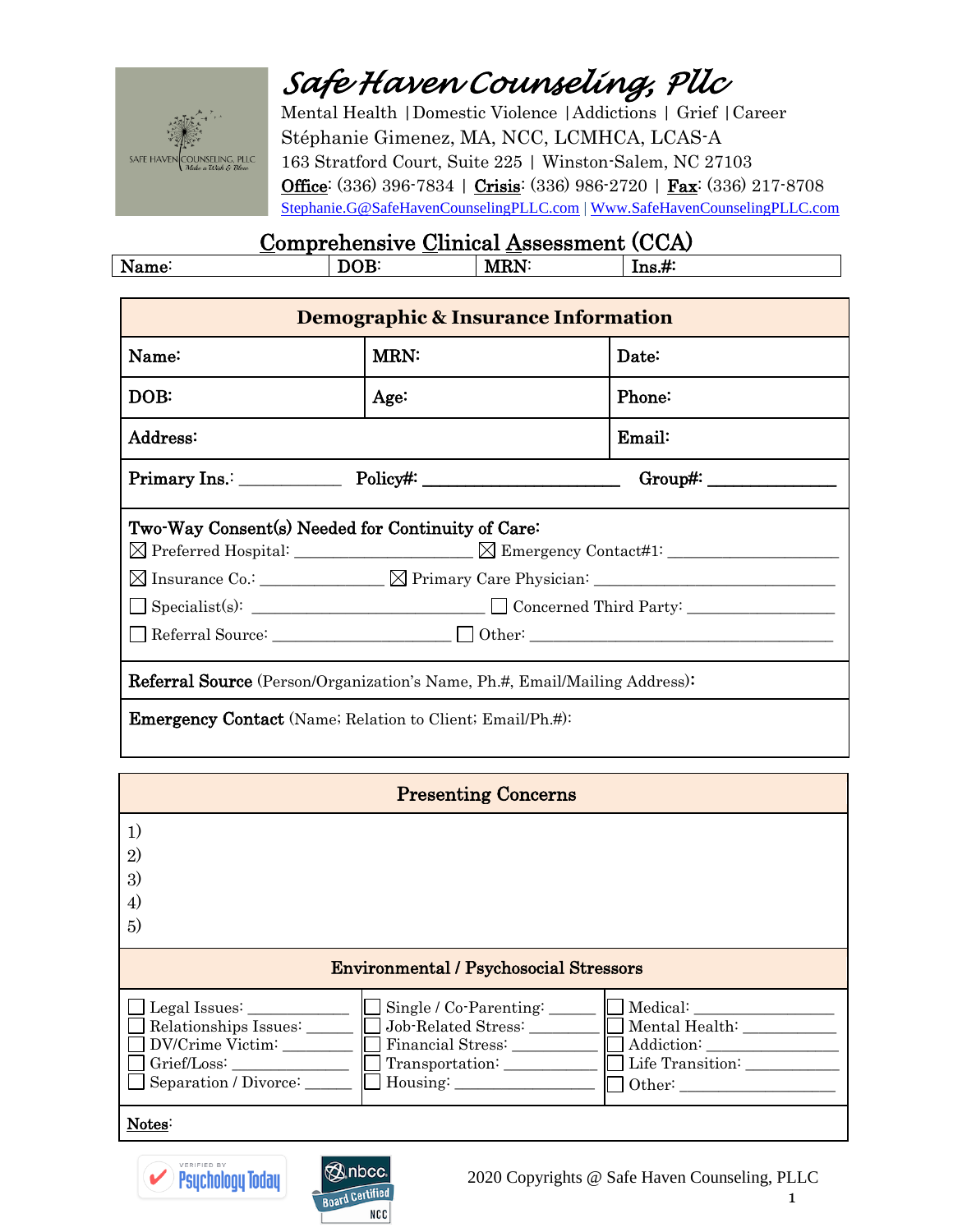

Mental Health |Domestic Violence |Addictions | Grief |Career Stéphanie Gimenez, MA, NCC, LCMHCA, LCAS-A 163 Stratford Court, Suite 225 | Winston-Salem, NC 27103 Office: (336) 396-7834 | Crisis: (336) 986-2720 | Fax: (336) 217-8708 [Stephanie.G@SafeHavenCounselingPLLC.com](mailto:Stephanie.G@SafeHavenCounselingPLLC.com) [| Www.SafeHavenCounselingPLLC.com](http://www.safehavencounselingpllc.com/)

| <u> COMPLOMONDI V CHAMORE E ACCOCAMOND (COLA)</u> |  |  |  |  |
|---------------------------------------------------|--|--|--|--|
| M                                                 |  |  |  |  |
|                                                   |  |  |  |  |

| <b>Values, Strengths, Skills, Talents &amp; Interests</b>                                                                                                                                                                                                                                                                                                                                                         |                                                                          |                                                   |  |  |
|-------------------------------------------------------------------------------------------------------------------------------------------------------------------------------------------------------------------------------------------------------------------------------------------------------------------------------------------------------------------------------------------------------------------|--------------------------------------------------------------------------|---------------------------------------------------|--|--|
| Career Interests / Skills<br>Realistic<br>Investigative<br>Artistic<br>Social<br>Enterprising                                                                                                                                                                                                                                                                                                                     | Personality:<br>Introvert<br>Extrovert<br>Flexible<br>Planner<br>Thinker | Pessimistic<br>Realistic<br>Optimistic<br>Values: |  |  |
| Conventional<br>Other:                                                                                                                                                                                                                                                                                                                                                                                            | Feeler<br>Intuitive<br>Practical                                         | What Is Going Well / Helpful:                     |  |  |
| Personal / Professional Strengths, Skills, Natural Talents / What You Do Well:                                                                                                                                                                                                                                                                                                                                    |                                                                          |                                                   |  |  |
| <b>Sleep Hygiene:</b> Restful Sleep $\Box$ Fall Asleep Quickly $\Box$ Heavy Sleep $\Box$ Light Sleep<br>Chronic / $\Box$ Episodic $\Box$ Decreased $\Box$ Increased $\Box$ Need for / $\Box$ Sleep $\Box$ Insomnia<br>  Hypersomnia   Fatigue   Nightmares   Sleep Walking   Wake Up Often<br>I Work Night Shifts September 1 Steep Schedule:<br>Notes:                                                           |                                                                          |                                                   |  |  |
| <b>Diet</b> (#Meals/Day): $\Box$ Diversified $\Box$ Vegan $\Box$ Vegetarian $\Box$ Pescatarian<br>Water (Amount/Day): $\Box$ Dairy $\Box$ Protein $\Box$ Carbs $\Box$ Fiber $\Box$ Fat $\Box$ Sugars<br>□ Past □ Chronic / □ Episodic □ Decreased Appetite / □ Fasting (duration): _____<br>$\Box$ Past $\Box$ Chronic / $\Box$ Episodic $\Box$ Increased Appetite / $\Box$ Binge Eating $\Box$ Purging<br>Notes: |                                                                          |                                                   |  |  |
| <b>Physical Activity / Exercise:</b> $\Box$ Walking $\Box$ Swimming $\Box$ Biking $\Box$ Hiking $\Box$ Yoga<br>Amount & Frequency:                                                                                                                                                                                                                                                                                |                                                                          |                                                   |  |  |
| Self-Care Activities/Routines:                                                                                                                                                                                                                                                                                                                                                                                    |                                                                          |                                                   |  |  |

| <b>Social &amp; Occupational Functioning</b>                                                                                                                                                                                                 |  |  |  |
|----------------------------------------------------------------------------------------------------------------------------------------------------------------------------------------------------------------------------------------------|--|--|--|
| <b>Marital Status:</b> Single Married Separated Divorced Widowed Other:<br>  Gender Identity: Sexual Orientation: Racial/Ethnic Identity: Name of Sexual Orientation: Racial/Ethnic Identity:                                                |  |  |  |
|                                                                                                                                                                                                                                              |  |  |  |
| <b>Current Intimate Relationship(s):</b> $\Box$ Fulfilling $\Box$ Harmonious $\Box$ Unsatisfying $\Box$ Distant<br>$\Box$ Severed $\Box$ Conflictual $\Box$ Enmeshed/Overbearing $\Box$ Controlling $\Box$ Abusive $\rightarrow \Box$ Verbal |  |  |  |



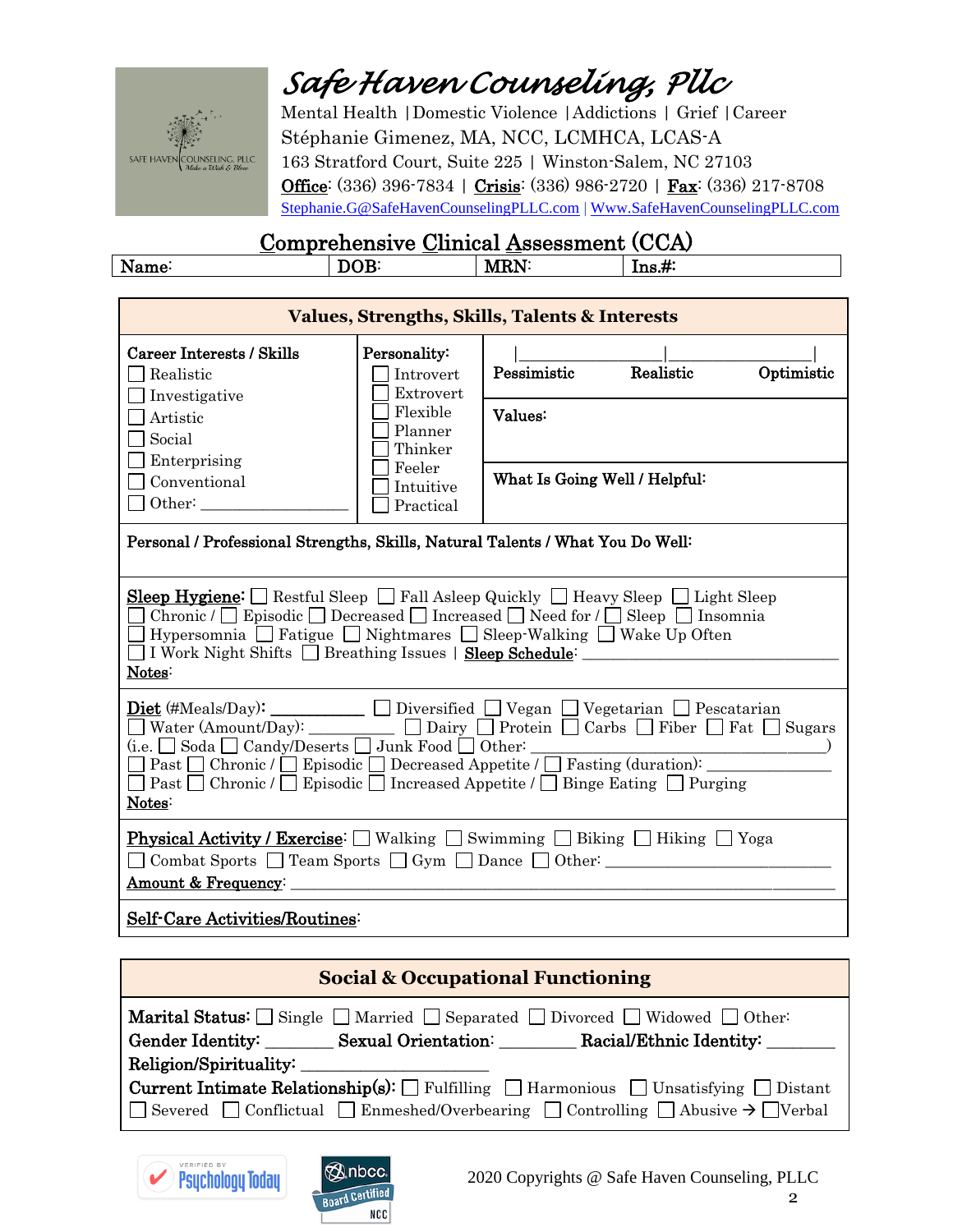

Mental Health |Domestic Violence |Addictions | Grief |Career Stéphanie Gimenez, MA, NCC, LCMHCA, LCAS-A 163 Stratford Court, Suite 225 | Winston-Salem, NC 27103 Office: (336) 396-7834 | Crisis: (336) 986-2720 | Fax: (336) 217-8708 [Stephanie.G@SafeHavenCounselingPLLC.com](mailto:Stephanie.G@SafeHavenCounselingPLLC.com) [| Www.SafeHavenCounselingPLLC.com](http://www.safehavencounselingpllc.com/)

| Name:                                                                                                                                                                                                                 | DOB: | <b>MRN:</b>            | $\operatorname{Ins.}\#$ :                                                                                                                                                                                                           |  |
|-----------------------------------------------------------------------------------------------------------------------------------------------------------------------------------------------------------------------|------|------------------------|-------------------------------------------------------------------------------------------------------------------------------------------------------------------------------------------------------------------------------------|--|
|                                                                                                                                                                                                                       |      |                        |                                                                                                                                                                                                                                     |  |
| Emotional Financial Physical Sexual Other:                                                                                                                                                                            |      |                        |                                                                                                                                                                                                                                     |  |
| <b>Dependents</b> (Names; Ages):<br>Custody Status:<br>$\vert$ Past $\vert$ Current CPS involvement (Explain):<br>$\Box$ Parenting Issues:                                                                            |      |                        |                                                                                                                                                                                                                                     |  |
| Behavior Concerns:                                                                                                                                                                                                    |      | <b>Other Concerns:</b> |                                                                                                                                                                                                                                     |  |
| <b>Other Important Relationships &amp; Support System(s)</b> (i.e. status/quality, satisfaction level):                                                                                                               |      |                        |                                                                                                                                                                                                                                     |  |
| <b>Employment Status:</b> Employed (FT/ PT) Unemployed (Seeking/ Not Seeking)<br>$\Box$ Homemaker $\Box$ Disabled ( $\Box$ Perm/ $\Box$ Temp) $\Box$ Retired $\Box$ Furloughed $\Box$ Student ( $\Box$ FT/ $\Box$ PT) |      |                        |                                                                                                                                                                                                                                     |  |
| Career Goals/Dream Job:                                                                                                                                                                                               |      |                        | <b>Income:</b> \$ 100 1 100 1 100 1 100 1 100 1 100 1 100 1 100 1 100 1 100 1 100 1 100 1 100 1 100 1 100 1 100 1 100 1 100 1 100 1 100 1 100 1 100 1 100 1 100 1 100 1 100 1 100 1 100 1 100 1 100 1 100 1 100 1 100 1 100 1 100 1 |  |

| <b>Medical History (Hx)</b>                                                                                               |              |                                                                |  |  |
|---------------------------------------------------------------------------------------------------------------------------|--------------|----------------------------------------------------------------|--|--|
| <b>Primary Care Provider</b> (Practice &<br>Provider Name; Address, Ph.#):<br>Last PCP Visit:                             |              | Past & Current Diagnoses (Dx) (Past / Current):<br>P<br>P<br>P |  |  |
| Last Dental Visit:<br><b>Pharmacy</b> (Name; Address, Ph.#):                                                              |              |                                                                |  |  |
| Allergies:                                                                                                                |              | Barriers to Medical Tx & Recovery:                             |  |  |
| Current Rx/OTC                                                                                                            | Dosage / Day | Prescriber<br><b>Start/Stop Date</b><br>Purpose                |  |  |
|                                                                                                                           |              |                                                                |  |  |
|                                                                                                                           |              |                                                                |  |  |
| <b>Specialist(s)</b> (Practice & Provider Name; Address, Ph.#):                                                           |              |                                                                |  |  |
| <b>Developmental Concerns:</b> $\Box$ Cognitive $\Box$ Speech $\Box$ Motor $\Box$ Physical $\Box$ Emotional $\Box$ Social |              |                                                                |  |  |



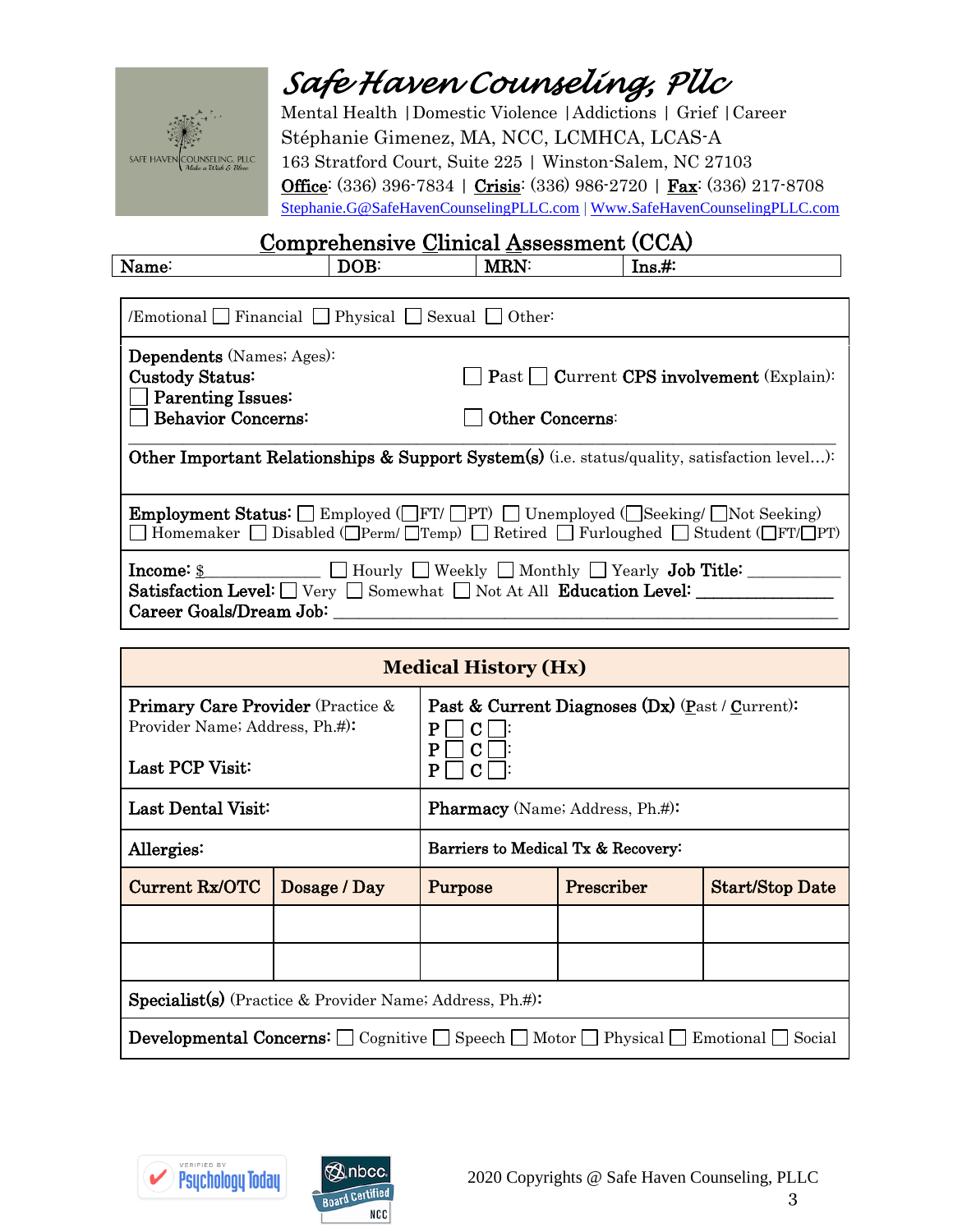

Mental Health |Domestic Violence |Addictions | Grief |Career Stéphanie Gimenez, MA, NCC, LCMHCA, LCAS-A 163 Stratford Court, Suite 225 | Winston-Salem, NC 27103 Office: (336) 396-7834 | Crisis: (336) 986-2720 | Fax: (336) 217-8708 [Stephanie.G@SafeHavenCounselingPLLC.com](mailto:Stephanie.G@SafeHavenCounselingPLLC.com) [| Www.SafeHavenCounselingPLLC.com](http://www.safehavencounselingpllc.com/)

| N. |  | vл | 1119.77 |
|----|--|----|---------|
|    |  |    |         |

|                                                                                                                                                                                                                                                                                                                                                                                                                                                                                                                                                                                                                                                                                                                                                                                                                                     | Mental Health (MH) / Substance Abuse (SA) / Addiction History (Hx)                                 |         |                 |                        |
|-------------------------------------------------------------------------------------------------------------------------------------------------------------------------------------------------------------------------------------------------------------------------------------------------------------------------------------------------------------------------------------------------------------------------------------------------------------------------------------------------------------------------------------------------------------------------------------------------------------------------------------------------------------------------------------------------------------------------------------------------------------------------------------------------------------------------------------|----------------------------------------------------------------------------------------------------|---------|-----------------|------------------------|
|                                                                                                                                                                                                                                                                                                                                                                                                                                                                                                                                                                                                                                                                                                                                                                                                                                     | <b>Family Hx:</b> $\Box$ MH $\Box$ SA $\Box$ DV $\Box$ Legal (Persons Involved, Sx & Dx, Charges): |         |                 |                        |
|                                                                                                                                                                                                                                                                                                                                                                                                                                                                                                                                                                                                                                                                                                                                                                                                                                     | <b>MH</b> / <b>SA Dx</b> ( <b>P</b> ast / <b>C</b> urrent): $P \Box C \Box$                        |         | $P \Box C \Box$ |                        |
| P/C Rx/OTC                                                                                                                                                                                                                                                                                                                                                                                                                                                                                                                                                                                                                                                                                                                                                                                                                          | Dosage / Day                                                                                       | Purpose | Prescriber      | <b>Start/Stop Date</b> |
|                                                                                                                                                                                                                                                                                                                                                                                                                                                                                                                                                                                                                                                                                                                                                                                                                                     |                                                                                                    |         |                 |                        |
|                                                                                                                                                                                                                                                                                                                                                                                                                                                                                                                                                                                                                                                                                                                                                                                                                                     |                                                                                                    |         |                 |                        |
|                                                                                                                                                                                                                                                                                                                                                                                                                                                                                                                                                                                                                                                                                                                                                                                                                                     | <b>Psychiatric / MH Care Provider</b> (Name, Practice, Address, Ph.#):                             |         |                 |                        |
|                                                                                                                                                                                                                                                                                                                                                                                                                                                                                                                                                                                                                                                                                                                                                                                                                                     | <b>Suicidal Ideations (SI) / Homicidal Ideations (HI) (Past / Current)</b>                         |         |                 |                        |
| $P \Box C \Box SI$   $P \Box C \Box$ Threats   $P \Box C \Box$ Plan/Intent   $\Box$ Access to Means   $\Box$ Attempts<br>$P \Box C \Box H I   P \Box C \Box$ Threats $ P \Box C \Box$ Plan/Intent $  \Box$ Access to Means $  \Box$ Attempts                                                                                                                                                                                                                                                                                                                                                                                                                                                                                                                                                                                        |                                                                                                    |         |                 |                        |
| <b>Trauma Hx</b> (Dates & Persons Involved)                                                                                                                                                                                                                                                                                                                                                                                                                                                                                                                                                                                                                                                                                                                                                                                         |                                                                                                    |         |                 |                        |
| Verbal/Emotional/Psychological Abuse:<br><b>Physical Abuse:</b><br><b>Sexual Abuse:</b><br><b>Harassment:</b> Sexual $\Box$ Workplace $\Box$ Ex-Partner $\Box$ Stranger $\Box$ Other:<br>Stalking/Cyberstalking<br>Childhood Neglect:<br>$\rightarrow$ Basic Needs Unmet: $\Box$ Food $\Box$ Housing $\Box$ Safety $\Box$ Medical/Psychiatric Care $\Box$ Love /<br>Attention / Affection / Guidance □ Leisure / Free Time □ Other:<br>Exposure to Violence <sup>:</sup> Parental DV Substance Use Trafficking Criminal Activity<br><b>Bullying:</b><br>School $\Box$ Workplace) $\Box$ Community Violence (i.e. Gangs)<br>Serious Accident/Medical Issue(s):<br><b>Natural Disaster:</b> $\Box$ Flood $\Box$ Fire $\Box$ Tornado / Hurricane $\Box$ Other:<br>Homelessness:<br>Unexpected or Violent Death / Loss of Loved One(s): |                                                                                                    |         |                 |                        |



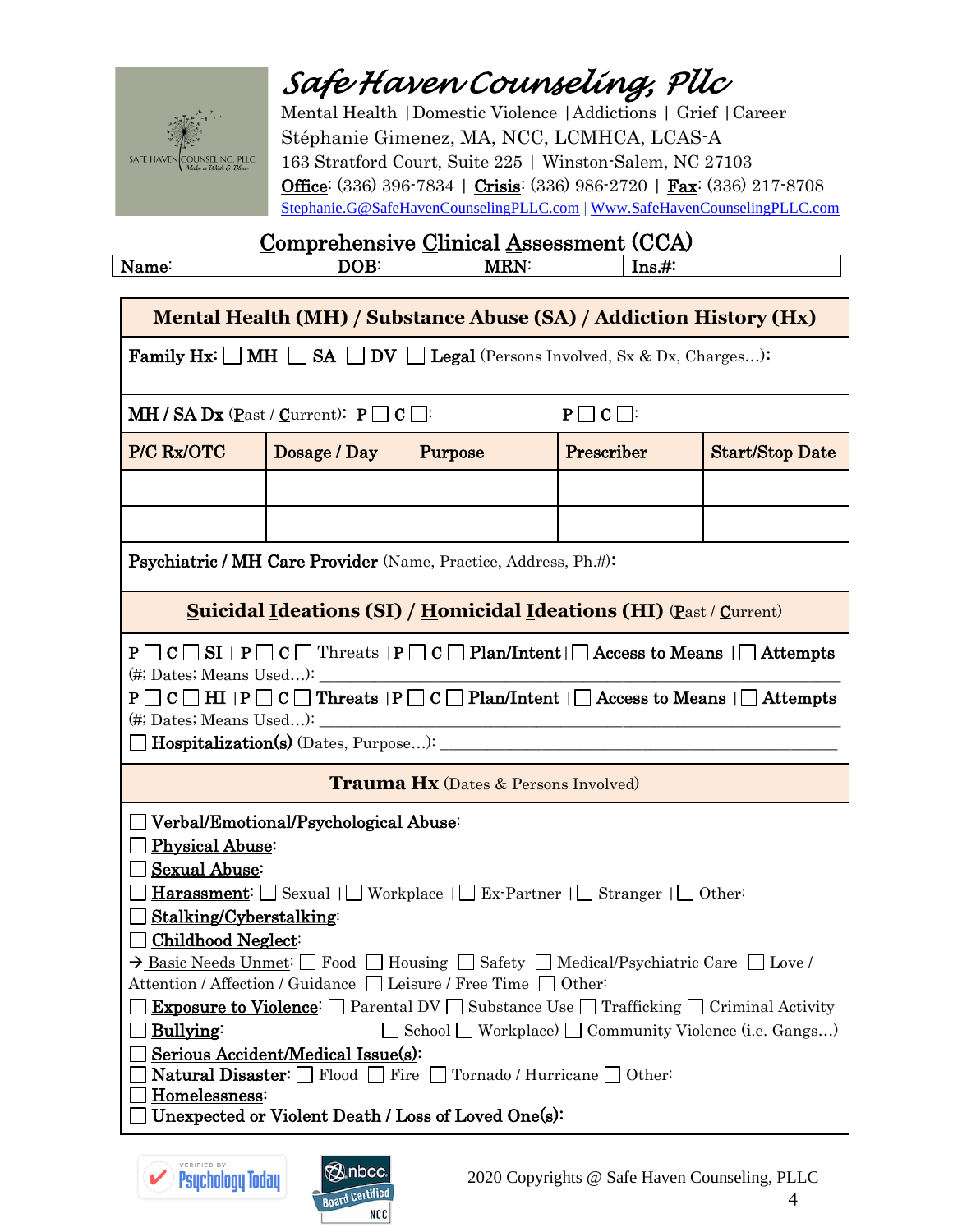

<sup>'</sup>) Psychology Today

**Board Certified NCC** 

### *Safe Haven Counseling, Pllc*

Mental Health |Domestic Violence |Addictions | Grief |Career Stéphanie Gimenez, MA, NCC, LCMHCA, LCAS-A 163 Stratford Court, Suite 225 | Winston-Salem, NC 27103 **Office**: (336) 396-7834 | Crisis: (336) 986-2720 | Fax: (336) 217-8708 [Stephanie.G@SafeHavenCounselingPLLC.com](mailto:Stephanie.G@SafeHavenCounselingPLLC.com) [| Www.SafeHavenCounselingPLLC.com](http://www.safehavencounselingpllc.com/)

| Nam<br>ше | м | ---<br>M<br>' N<br>w | 110.7T |
|-----------|---|----------------------|--------|
|           |   |                      |        |

| <b>Mental Health Hx</b><br>Past (12+ months) & Current (Past 12 months) $S_x$                                                                                                                                                                                                                                                                                                                                                                                                                                                                                                                                                                                                                                                                                                                                                        |                                                                                                                                                                                                                                                                                                                                                                                  |                                                                                                                                                                                                                                                               |  |  |
|--------------------------------------------------------------------------------------------------------------------------------------------------------------------------------------------------------------------------------------------------------------------------------------------------------------------------------------------------------------------------------------------------------------------------------------------------------------------------------------------------------------------------------------------------------------------------------------------------------------------------------------------------------------------------------------------------------------------------------------------------------------------------------------------------------------------------------------|----------------------------------------------------------------------------------------------------------------------------------------------------------------------------------------------------------------------------------------------------------------------------------------------------------------------------------------------------------------------------------|---------------------------------------------------------------------------------------------------------------------------------------------------------------------------------------------------------------------------------------------------------------|--|--|
| Neuro-Cognitive:<br>Detail-oriented<br>$\mathbf{P}$<br> C <br>${\bf P}$<br>Disorganized<br>$\mathbf C$<br>$\mathbf{P}$<br> C <br>Forgetfulness                                                                                                                                                                                                                                                                                                                                                                                                                                                                                                                                                                                                                                                                                       | Р<br>Easily Distractible<br>C.<br>$\mathbf P$<br>$\mathbf C$<br>Careless mistakes<br>$\mathbf P$<br>$\mathbf C$<br>Procrastination<br>$\mathbf P$<br>$\mathbf C$<br>Fidgety / Squirmy                                                                                                                                                                                            | $\bf P$<br>$\mathbf C$<br>Restless / Wound Up<br>$\mathbf P$<br>$\mathbf C$<br>Hyperactive<br>$\mathbf P$<br><b>Easily Bored</b><br>C<br>$\mathbf{P}$<br>$\mathbf C$<br>Interruptive                                                                          |  |  |
| Notes:                                                                                                                                                                                                                                                                                                                                                                                                                                                                                                                                                                                                                                                                                                                                                                                                                               |                                                                                                                                                                                                                                                                                                                                                                                  |                                                                                                                                                                                                                                                               |  |  |
| Loss of Interest<br>P<br>C <sub>1</sub><br>Depressive Sx (Past/Current):<br>$\mathbf P$<br>Distractibility / Forgetfulness<br>Depressed Mood / Melancholy<br>C<br>$\mathbf{P}$<br>$\mathbf C$<br>$\mathbf P$<br>Self-esteem Issues<br>$\mathbf P$<br>Chronic $\Box$ Episodic Unhappiness<br>С<br>$\mathbf C$<br>$\mathbf P$<br><b>Excessive Guilt</b><br>C<br>$\mathbf P$<br>$\mathbf C$<br>Crying Spells<br>$\mathbf P$<br>C<br>Hopelessness<br>$\mathbf P$<br>Chronic $\Box$ Episodic Fatigue<br>$\mathbf C$<br>Worthlessness / Uselessness<br>$\mathbf P$<br>C<br>$\mathbf P$<br>Hypersomnia $\mid P \square C \square$ Insomnia<br>$\bf C$<br>Dwelling/Wallowing Thoughts<br>P<br>C<br>$\mathbf P$<br>$\bf C$<br>Physical Pains/Aches<br>$\mathbf P$<br>$\bf C$<br>SI / Threats / Attempts<br>$\mathbf P$<br>Low Motivation<br>C |                                                                                                                                                                                                                                                                                                                                                                                  |                                                                                                                                                                                                                                                               |  |  |
| Notes:                                                                                                                                                                                                                                                                                                                                                                                                                                                                                                                                                                                                                                                                                                                                                                                                                               |                                                                                                                                                                                                                                                                                                                                                                                  |                                                                                                                                                                                                                                                               |  |  |
| Anxious Sx (Past/Current):<br>$\mathbf C$<br>P<br>Anxiety<br>P<br>C<br>Nervousness<br>P<br>C<br><b>Stress Headaches</b><br>P<br>$\mathbf C$<br>Trouble Relaxing<br>P<br>C<br>Dizziness<br>$\mathbf P$<br>$\mathbf C$<br>Digestive issues<br>P<br>C<br><b>Blurry Vision</b><br>$\mathbf P$<br>$\mathbf C$<br>Sleep Issues                                                                                                                                                                                                                                                                                                                                                                                                                                                                                                             | ${\bf P}$<br>$\mathbf C$<br>Pacing<br>P<br>$\mathbf C$<br>Distractibility<br>$\mathbf P$<br>$\overline{C}$<br>Muscle Weakness<br>P<br>$\mathbf C$<br>Muscle Tension<br>${\bf P}$<br>$\mathbf C$<br>Racing Thoughts<br>P<br>$\mathbf C$<br>Obsessions<br>${\bf P}$<br>$\mathbf C$<br>Compulsions<br>P<br>$\mathbf C$<br>Social anxiety<br>${\bf P}$<br>$\mathbf C$<br>Impulsivity | ${\bf P}$<br>C.<br>Indecisiveness<br>P<br><b>Impaired Judgment</b><br>С<br>Panic Attacks:<br>P<br>C.<br>Sweating $\Box$ Flushing<br>Rapid Heart Rate Chest<br>Pains $\Box$ Hyperventilating<br> C <br>Irritability<br>P<br>P<br>$\mathbf C$<br>Fears/Phobias: |  |  |
| Notes:                                                                                                                                                                                                                                                                                                                                                                                                                                                                                                                                                                                                                                                                                                                                                                                                                               |                                                                                                                                                                                                                                                                                                                                                                                  |                                                                                                                                                                                                                                                               |  |  |
| Posttraumatic Sx:<br> C <br>Nightmares<br>P<br>$P \mid$<br>$\perp$ C $\perp$<br>$\Box$ Re-Experiencing<br>$P \mid$<br>$\mathbf C$<br>Flashbacks                                                                                                                                                                                                                                                                                                                                                                                                                                                                                                                                                                                                                                                                                      | P<br>$\mathbf C$<br><b>Memory Issues</b><br>$\mathbf C$<br>P<br>Hypervigilance<br>$P \Box C \Box$ Fears / Phobias<br>$P \Box C$<br>Poor Self-Concept                                                                                                                                                                                                                             | Avoidant Bx<br>P<br>C<br>C<br>Social Stress<br>P<br>$P \Box C \Box$ Emotional Issues<br>Cognitive Issues<br>$P \cup$<br>$C$                                                                                                                                   |  |  |
| Notes:                                                                                                                                                                                                                                                                                                                                                                                                                                                                                                                                                                                                                                                                                                                                                                                                                               |                                                                                                                                                                                                                                                                                                                                                                                  |                                                                                                                                                                                                                                                               |  |  |
| Anger:<br>$P \Box$<br> C <br>Hypersensitive                                                                                                                                                                                                                                                                                                                                                                                                                                                                                                                                                                                                                                                                                                                                                                                          | $\mathbf{P}$<br>Anger Outbursts<br>$\mathbf{C}$ $\Box$<br>$\mathbf{P}$<br>$\mathbf C$<br><b>Frequent Yelling</b>                                                                                                                                                                                                                                                                 | $P \cup C \cup$ Prosecutory Bx<br>$\mathbf C$<br>Cruel / Sadist Bx<br>P <sub>1</sub>                                                                                                                                                                          |  |  |
| <b>VERIFIED BY</b><br><b>BInbcc</b><br>Deuchologu Todau<br>2020 Convrights @ Safe Haven Counseling PLLC                                                                                                                                                                                                                                                                                                                                                                                                                                                                                                                                                                                                                                                                                                                              |                                                                                                                                                                                                                                                                                                                                                                                  |                                                                                                                                                                                                                                                               |  |  |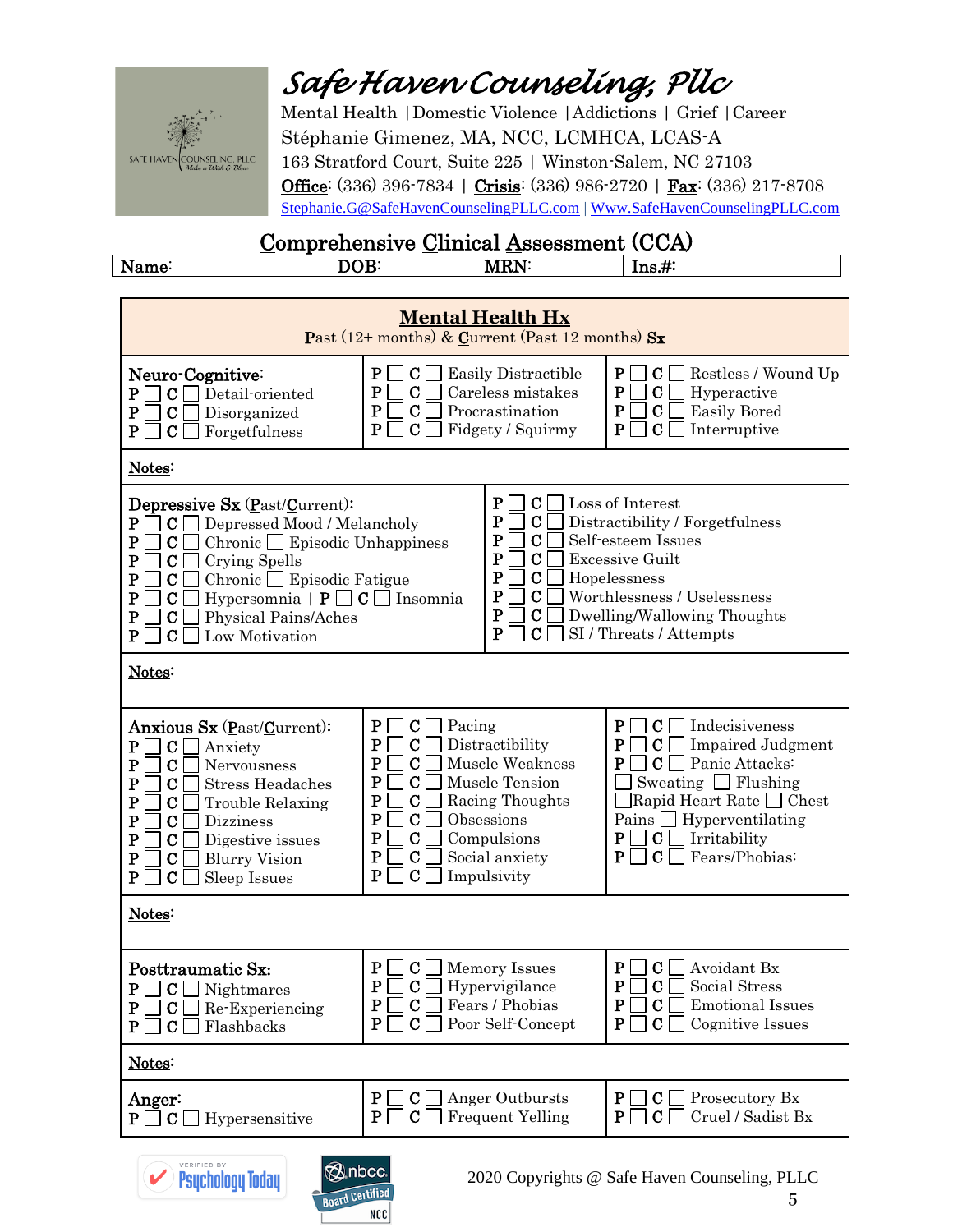

Mental Health |Domestic Violence |Addictions | Grief |Career Stéphanie Gimenez, MA, NCC, LCMHCA, LCAS-A 163 Stratford Court, Suite 225 | Winston-Salem, NC 27103 Office: (336) 396-7834 | Crisis: (336) 986-2720 | Fax: (336) 217-8708 [Stephanie.G@SafeHavenCounselingPLLC.com](mailto:Stephanie.G@SafeHavenCounselingPLLC.com) [| Www.SafeHavenCounselingPLLC.com](http://www.safehavencounselingpllc.com/)

| Name:                                                                                                                                                                                                                                                                                                                                                                                                                                                                                                                                                                                                                                                                                                                                                                                                                                                                                                                                             | DOB:                                                                                                                                                  | <b>MRN:</b>                                                                                               | Ins. #:                                                                                                                                                                                                                                    |  |  |  |  |
|---------------------------------------------------------------------------------------------------------------------------------------------------------------------------------------------------------------------------------------------------------------------------------------------------------------------------------------------------------------------------------------------------------------------------------------------------------------------------------------------------------------------------------------------------------------------------------------------------------------------------------------------------------------------------------------------------------------------------------------------------------------------------------------------------------------------------------------------------------------------------------------------------------------------------------------------------|-------------------------------------------------------------------------------------------------------------------------------------------------------|-----------------------------------------------------------------------------------------------------------|--------------------------------------------------------------------------------------------------------------------------------------------------------------------------------------------------------------------------------------------|--|--|--|--|
|                                                                                                                                                                                                                                                                                                                                                                                                                                                                                                                                                                                                                                                                                                                                                                                                                                                                                                                                                   |                                                                                                                                                       |                                                                                                           |                                                                                                                                                                                                                                            |  |  |  |  |
| ${\bf P}$<br><b>Emotionally Reactive</b><br>С<br>${\bf P}$<br>C<br>Interrupting Bx<br>${\bf P}$<br>Disruptive Bx<br>C<br>$\mathbf P$<br>Argumentative<br>С<br>Judgmental<br>${\bf P}$<br>C<br>Unyielding/Rigid<br>${\bf P}$<br>С                                                                                                                                                                                                                                                                                                                                                                                                                                                                                                                                                                                                                                                                                                                  | ${\bf P}$<br> C <br>${\bf P}$<br>$\mathbf C$<br>${\bf P}$<br>C<br>${\bf P}$<br>$\mathbf C$<br>${\bf P}$<br>$\mathbf C$<br>$\mathbf{P}$<br>$\mathbf C$ | Road Rage<br>Indifferent/Detached<br>Apathetic/Hateful<br>Defiant Bx<br>Intimidating Bx<br>Controlling Bx | $\bf P$<br>$C \Box$<br>Uncompassionate<br>$\mathbf P$<br>$\mathbf C$<br>Selfish/-Centered<br>$\mathbf P$<br>$\mathbf{C}$<br>Violent / Abusive<br>Verbally $\Box$ Emotionally<br>Psychologically □Physically<br>Financially $\Box$ Sexually |  |  |  |  |
| <b>Sx Triggers:</b> $\Box$ People $\Box$ Women $\Box$ Elderly $\Box$ Children $\Box$ Animals/Pets                                                                                                                                                                                                                                                                                                                                                                                                                                                                                                                                                                                                                                                                                                                                                                                                                                                 |                                                                                                                                                       |                                                                                                           | Other:                                                                                                                                                                                                                                     |  |  |  |  |
| ${\bf P}$<br>$\mathbf{C}$ $\Box$<br>Decreased Need for Sleep<br>Manic Sx (Episodic 1+ week):<br>${\bf P}$<br> C <br>Social/Relationship Issues<br>P<br>C<br>Elevated Mood<br>P<br>$Hyperactivity: \Box Goal-Oriented \Box Purposeless$<br>$\mathbf C$<br>${\bf P}$<br>$\bf C$<br>Euphoria<br>${\bf P}$<br>$\mathbf C$<br>Agitation<br>${\bf P}$<br>$\bf C$<br>Grandiosity<br>${\bf P}$<br> C <br>High-Risk / Extreme / Excessive Bx:<br>${\bf P}$<br>$\mathbf C$<br>Racing Thoughts<br>$Hyperseval \n\Box\n\nHyperverbal \n\Box\n\nExcessive spending$<br>${\bf P}$<br>$\mathbf C$<br>Forgetfulness<br>$\Box$ C $\Box$ Unrealistic / Unsustainable $\Box$ Thoughts $\Box$ Moods<br>P<br>${\bf P}$<br>$\mathbf C$<br>Distractibility<br>Ambitions $\Box$ Projects $\Box$ Decisions $\Box$ Bx $\Box$ Other:<br>${\bf P}$<br>$\mathbf C$<br>Irritability                                                                                             |                                                                                                                                                       |                                                                                                           |                                                                                                                                                                                                                                            |  |  |  |  |
| Notes:                                                                                                                                                                                                                                                                                                                                                                                                                                                                                                                                                                                                                                                                                                                                                                                                                                                                                                                                            |                                                                                                                                                       |                                                                                                           |                                                                                                                                                                                                                                            |  |  |  |  |
| ${\bf P}$<br>$\mathbf C$<br>P <sub>1</sub><br>$C \bigsqcup$ Pushy/Controlling<br>Hypersensitivity<br>Disordered Personality Sx:<br>$\mathbf P$<br>$\mathbf C$<br><b>Extreme Emotions</b><br>$C \Box$ Manipulative<br>$P \mid$<br> C <br>$\mathbf{P}$<br>Loneliness<br>$\mathbf P$<br>$\mathbf C$<br>Out-Of-Control<br>$C \Box$ Compulsive Bx (i.e.<br>$P$    <br>${\bf P}$<br>$\mathbf C$<br>Emptiness<br>${\bf P}$<br>$\mathbf C$<br>Lying; Stealing; Eating)<br>Obsessive Bx<br>${\bf P}$<br>$\mathbf C$<br><b>Inferiority Complex</b><br>$\mathbf C$<br>$C \Box$ Hero/Savior Cplx<br>$\mathbf P$<br>Abandonment<br>P<br>${\bf P}$<br>$\mathbf C$<br>$\overline{1}$<br>Self-Harming Bx<br>P<br>$\bf C$<br>Co-Dependent<br>P<br>$\mathbf{C}$ $\Box$<br>Superiority Cplx<br>${\bf P}$<br>$\mathbf C$<br>High-Risk Bx<br>$\mathbf C$<br>P<br>Needy/Overbearing<br>$P \mid$<br>$C \Box$<br>Sense of Persecution<br>$\mathbf C$<br>P<br>Impulsive Bx |                                                                                                                                                       |                                                                                                           |                                                                                                                                                                                                                                            |  |  |  |  |
| Notes:                                                                                                                                                                                                                                                                                                                                                                                                                                                                                                                                                                                                                                                                                                                                                                                                                                                                                                                                            |                                                                                                                                                       |                                                                                                           |                                                                                                                                                                                                                                            |  |  |  |  |
| Psychotic Sx:<br>$\mathbf{P}$<br> C <br>Auditory Hallucinations: Voices Noises Music Other:<br>${\bf P}$<br>Visual Hallucinations: $\Box$ Visions $\Box$ Reflections $\Box$ Symbols $\Box$ Demons $\Box$<br>$\mathbf C$<br>People<br>${\bf P}$<br>$\mathbf{C}$<br>Olfactory Hallucinations (Describe Smells):<br>$\Box$ C $\Box$ Tactile Hallucinations: $\Box$ Touched $\Box$ Hit $\overline{\Box}$ Other Sensations:<br>${\bf P}$<br>${\bf P}$<br>С<br>Cognitive Impairments (i.e. Disorganized Speech; Memory/Concentration Issues)<br>${\bf P}$<br>Disorganized Psychomotor Activity: $\Box$ Tremors $\Box$ Delayed movement $\Box$ Jerks<br>С<br>${\bf P}$<br>Negative Sx: $\Box$ Flat Affect $\Box$ Catatonia $\Box$ Stupor $\Box$ Mutism [<br>$\Box$ Other:<br>С<br>Delusions: Somatic Grandiose Persecutory Paranoid Erotomaniac<br>$\mathbf{P}$<br>C                                                                                     |                                                                                                                                                       |                                                                                                           |                                                                                                                                                                                                                                            |  |  |  |  |
| Notes:                                                                                                                                                                                                                                                                                                                                                                                                                                                                                                                                                                                                                                                                                                                                                                                                                                                                                                                                            |                                                                                                                                                       |                                                                                                           |                                                                                                                                                                                                                                            |  |  |  |  |
| <b>Substance Abuse &amp; Addiction Hx</b><br>Past $(12+$ months) & Current (Past 12 months)                                                                                                                                                                                                                                                                                                                                                                                                                                                                                                                                                                                                                                                                                                                                                                                                                                                       |                                                                                                                                                       |                                                                                                           |                                                                                                                                                                                                                                            |  |  |  |  |
|                                                                                                                                                                                                                                                                                                                                                                                                                                                                                                                                                                                                                                                                                                                                                                                                                                                                                                                                                   |                                                                                                                                                       |                                                                                                           |                                                                                                                                                                                                                                            |  |  |  |  |

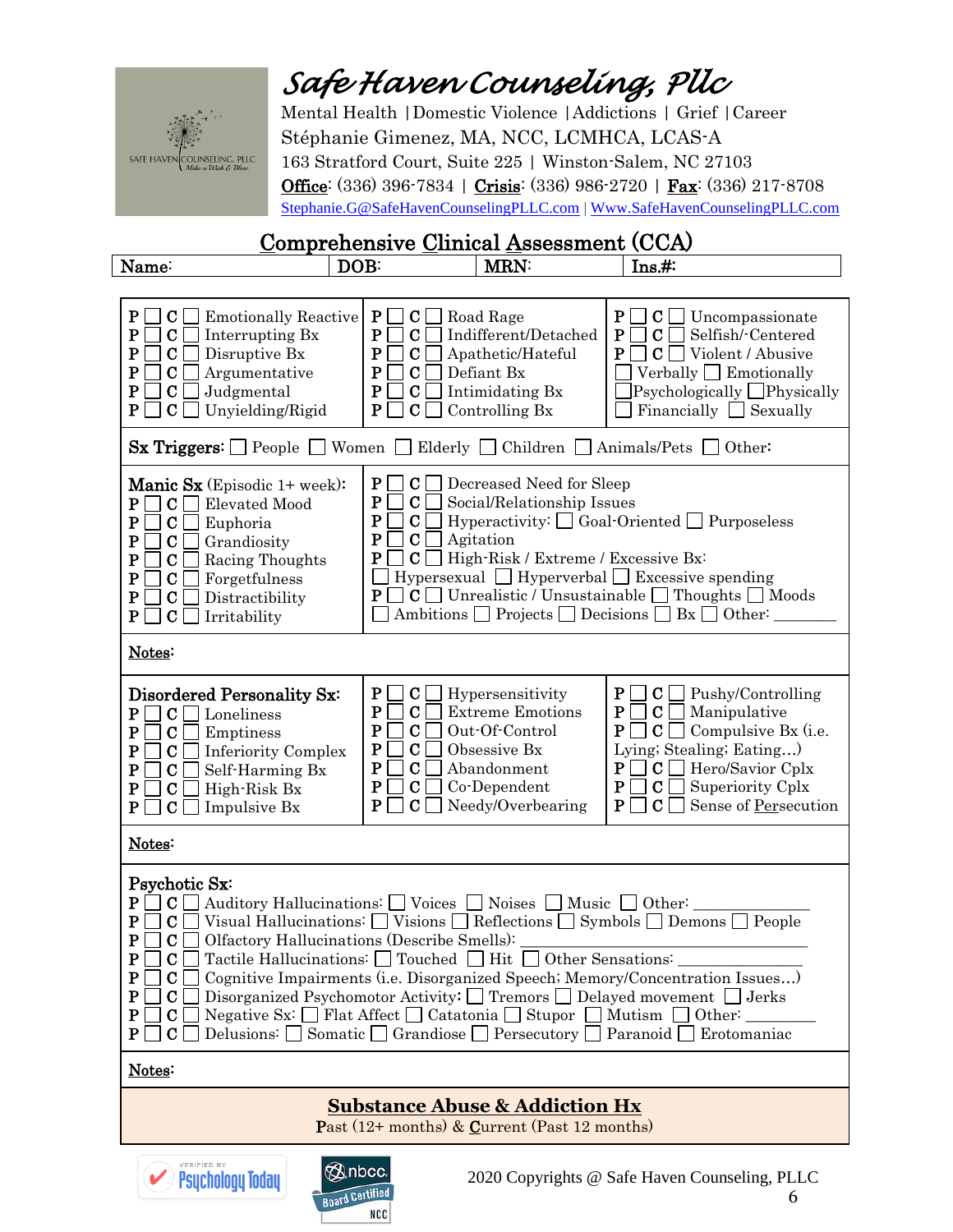

Mental Health |Domestic Violence |Addictions | Grief |Career Stéphanie Gimenez, MA, NCC, LCMHCA, LCAS-A 163 Stratford Court, Suite 225 | Winston-Salem, NC 27103 Office: (336) 396-7834 | Crisis: (336) 986-2720 | Fax: (336) 217-8708 [Stephanie.G@SafeHavenCounselingPLLC.com](mailto:Stephanie.G@SafeHavenCounselingPLLC.com) [| Www.SafeHavenCounselingPLLC.com](http://www.safehavencounselingpllc.com/)

| $\mathbf{v}$<br>Na.<br>. | M<br>'NL<br>. . | 1110.77 |
|--------------------------|-----------------|---------|
|                          |                 |         |

| Other Obsessive/Compulsive Bx:<br>P<br> C <br>${\bf P}$<br>$\mathbf{C}$ $\Box$<br>P<br>$\mathbf{C}$ $\Box$<br>P<br>P<br>$C \Box$ Hallucinogens<br>$P$                                                                                                                                                 |                          |          | <b>Process Addiction(s):</b> $\Box$ Food $\Box$ Sex $\Box$ Emotional / Relationship (Co-)Dependence<br>$\Box$ Gambling $\Box$ Shopping $\Box$ Exercise $\Box$ Gaming / Social Media $\Box$ Fetish: __________<br>Substance Use Screening: $P \Box C \Box$ Nicotine $P \Box C \Box$ Caffeine $P \Box C \Box$ Cannabis<br>$\mathbf{C} \square$ Alcohol: $\square$ Use $\square$ Misuse $\square$ Abuse $\square$ Dependence $\square$ Intoxication $\square$ Withdrawal<br>Stimulants: $\Box$ Use $\Box$ Misuse $\Box$ Abuse $\Box$ Dependence $\Box$ Intoxication $\Box$ Withdrawal<br>Sedatives: $\Box$ Use $\Box$ Misuse $\Box$ Abuse $\Box$ Dependence $\Box$ Intoxication $\Box$ Withdrawal<br>Benzos: $\Box$ Use $\Box$ Misuse $\Box$ Abuse $\Box$ Dependence $\Box$ Intoxication $\Box$ Withdrawal<br>$C \Box$ Opioids: $\Box$ Use $\Box$ Misuse $\Box$ Abuse $\Box$ Dependence $\Box$ Intoxication $\Box$ Withdrawal<br>$P \Box C \Box$ Inhalants $P \Box C \Box$ Designer Drugs |        |  |  |  |  |
|-------------------------------------------------------------------------------------------------------------------------------------------------------------------------------------------------------------------------------------------------------------------------------------------------------|--------------------------|----------|----------------------------------------------------------------------------------------------------------------------------------------------------------------------------------------------------------------------------------------------------------------------------------------------------------------------------------------------------------------------------------------------------------------------------------------------------------------------------------------------------------------------------------------------------------------------------------------------------------------------------------------------------------------------------------------------------------------------------------------------------------------------------------------------------------------------------------------------------------------------------------------------------------------------------------------------------------------------------------------|--------|--|--|--|--|
| Age At:                                                                                                                                                                                                                                                                                               | $1st$ Use                | Last Use | <b>Amount &amp; Frequency</b>                                                                                                                                                                                                                                                                                                                                                                                                                                                                                                                                                                                                                                                                                                                                                                                                                                                                                                                                                          | Method |  |  |  |  |
| Nicotine                                                                                                                                                                                                                                                                                              |                          |          |                                                                                                                                                                                                                                                                                                                                                                                                                                                                                                                                                                                                                                                                                                                                                                                                                                                                                                                                                                                        |        |  |  |  |  |
| Caffeine                                                                                                                                                                                                                                                                                              |                          |          |                                                                                                                                                                                                                                                                                                                                                                                                                                                                                                                                                                                                                                                                                                                                                                                                                                                                                                                                                                                        |        |  |  |  |  |
| Cannabis                                                                                                                                                                                                                                                                                              |                          |          |                                                                                                                                                                                                                                                                                                                                                                                                                                                                                                                                                                                                                                                                                                                                                                                                                                                                                                                                                                                        |        |  |  |  |  |
| Alcohol                                                                                                                                                                                                                                                                                               |                          |          |                                                                                                                                                                                                                                                                                                                                                                                                                                                                                                                                                                                                                                                                                                                                                                                                                                                                                                                                                                                        |        |  |  |  |  |
| Stimulants                                                                                                                                                                                                                                                                                            |                          |          |                                                                                                                                                                                                                                                                                                                                                                                                                                                                                                                                                                                                                                                                                                                                                                                                                                                                                                                                                                                        |        |  |  |  |  |
| <b>Sedatives / Benzos</b>                                                                                                                                                                                                                                                                             |                          |          |                                                                                                                                                                                                                                                                                                                                                                                                                                                                                                                                                                                                                                                                                                                                                                                                                                                                                                                                                                                        |        |  |  |  |  |
| Opioids                                                                                                                                                                                                                                                                                               |                          |          |                                                                                                                                                                                                                                                                                                                                                                                                                                                                                                                                                                                                                                                                                                                                                                                                                                                                                                                                                                                        |        |  |  |  |  |
| Hallucinogens                                                                                                                                                                                                                                                                                         |                          |          |                                                                                                                                                                                                                                                                                                                                                                                                                                                                                                                                                                                                                                                                                                                                                                                                                                                                                                                                                                                        |        |  |  |  |  |
| Inhalants                                                                                                                                                                                                                                                                                             |                          |          |                                                                                                                                                                                                                                                                                                                                                                                                                                                                                                                                                                                                                                                                                                                                                                                                                                                                                                                                                                                        |        |  |  |  |  |
| <b>Designer Drugs</b>                                                                                                                                                                                                                                                                                 |                          |          |                                                                                                                                                                                                                                                                                                                                                                                                                                                                                                                                                                                                                                                                                                                                                                                                                                                                                                                                                                                        |        |  |  |  |  |
| Timeline:                                                                                                                                                                                                                                                                                             | Quit Attempts: Relapses: |          |                                                                                                                                                                                                                                                                                                                                                                                                                                                                                                                                                                                                                                                                                                                                                                                                                                                                                                                                                                                        |        |  |  |  |  |
| Reasons To Use:                                                                                                                                                                                                                                                                                       |                          |          | <b>Cravings</b> (Frequency/Intensity):                                                                                                                                                                                                                                                                                                                                                                                                                                                                                                                                                                                                                                                                                                                                                                                                                                                                                                                                                 |        |  |  |  |  |
| <b>Triggers</b> (Locations: People: Situations):<br>Reasons Not To:                                                                                                                                                                                                                                   |                          |          |                                                                                                                                                                                                                                                                                                                                                                                                                                                                                                                                                                                                                                                                                                                                                                                                                                                                                                                                                                                        |        |  |  |  |  |
| Un-/Helpful Scale<br><b>Sobriety Tools / Coping Strategies</b><br>Mutual Support Group:<br>5<br>10<br>0<br>Accountability Buddy / Sponsor:<br>$\overline{5}$<br>0<br>10<br>Friend(s) / Family Allies:<br>$\overline{5}$<br>$\overline{0}$<br>10<br>Positive Self-Talk:<br>5<br>$\boldsymbol{0}$<br>10 |                          |          |                                                                                                                                                                                                                                                                                                                                                                                                                                                                                                                                                                                                                                                                                                                                                                                                                                                                                                                                                                                        |        |  |  |  |  |